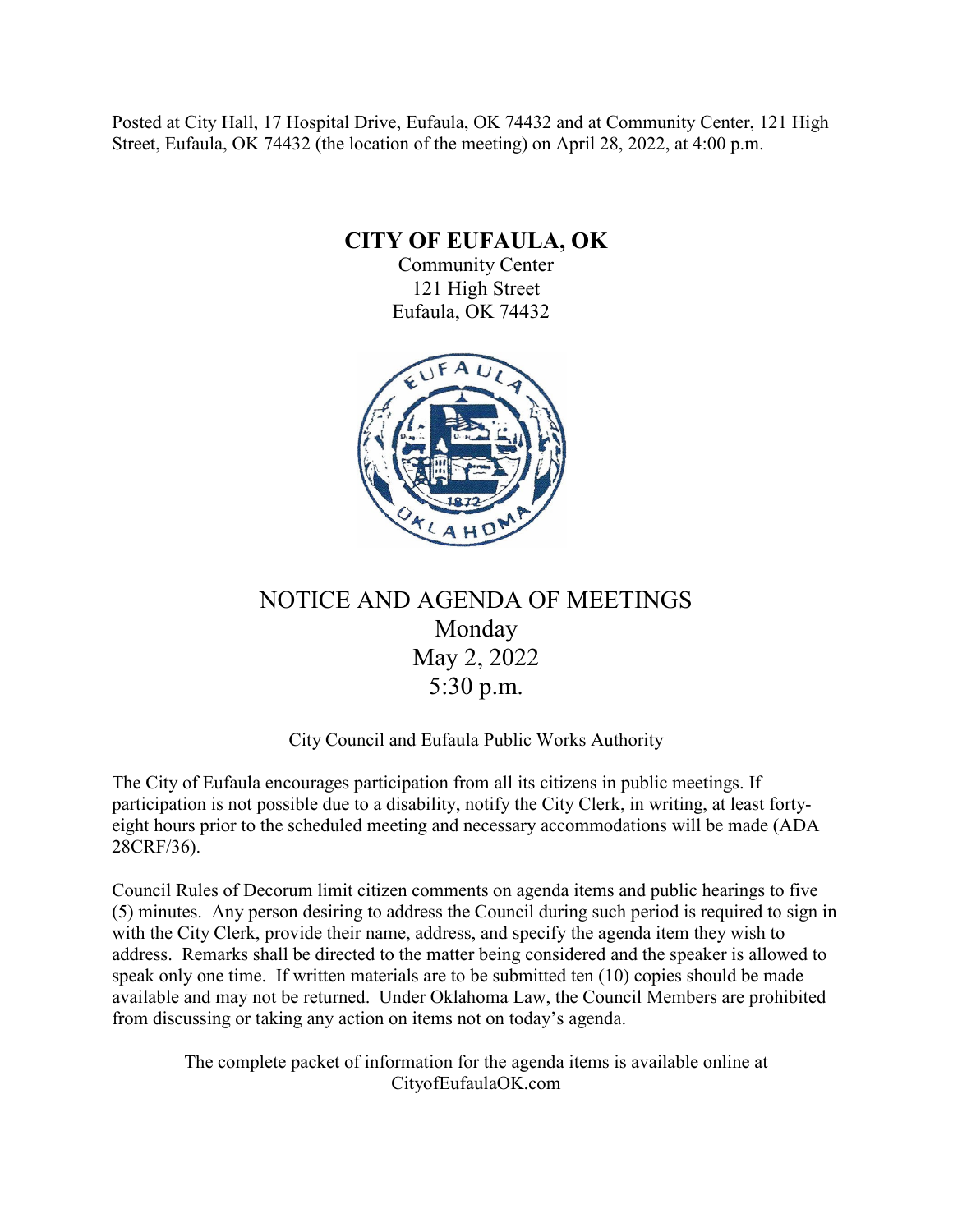# City Council

Mayor Todd Warren Vice Mayor Nancy Mouser Council Member Frank Davis Council Member Dan Kirby Council Member Jamie Upton

AGENDA EUFAULA CITY COUNCIL May 2, 2022 5:30 p.m.

1. CALL TO ORDER MAYOR TODD WARREN

- 2. INVOCATION
- 3. PLEDGE OF ALLEGIANCE MAYOR TODD WARREN
- 4. ROLL CALL /ATTENDANCE VALARIE COX

#### CONSENT AGENDA

All matters listed under the Consent Agenda are routine by the City Council and will be enacted by one motion. There will not be separate discussion of these items. If discussion is desired, that item will be removed from the Consent Agenda and will be considered separately. The item will then be placed in its proper order on the regular meeting and will be considered at that time.

- 5. APPROVAL OF MINUTES. A. REGULAR COUNCIL MEETING APRIL 4, 2022.
- 6. APPROVAL OF THE TREASURER'S REPORT.
- 7. APPROVAL OF THE APRIL 2022 PAYROLL FIGURES FOR THE GENERAL FUND IN THE AMOUNT OF \$88,469.66.
- 8. RECEIPT OF CLAIMS: CITY OF EUFAULA.

#### ITEMS REMOVED FROM CONSENT AGENDA

9. Recognition and presentation of the City of Eufaula Citizen Excellence Award to Janette Smith.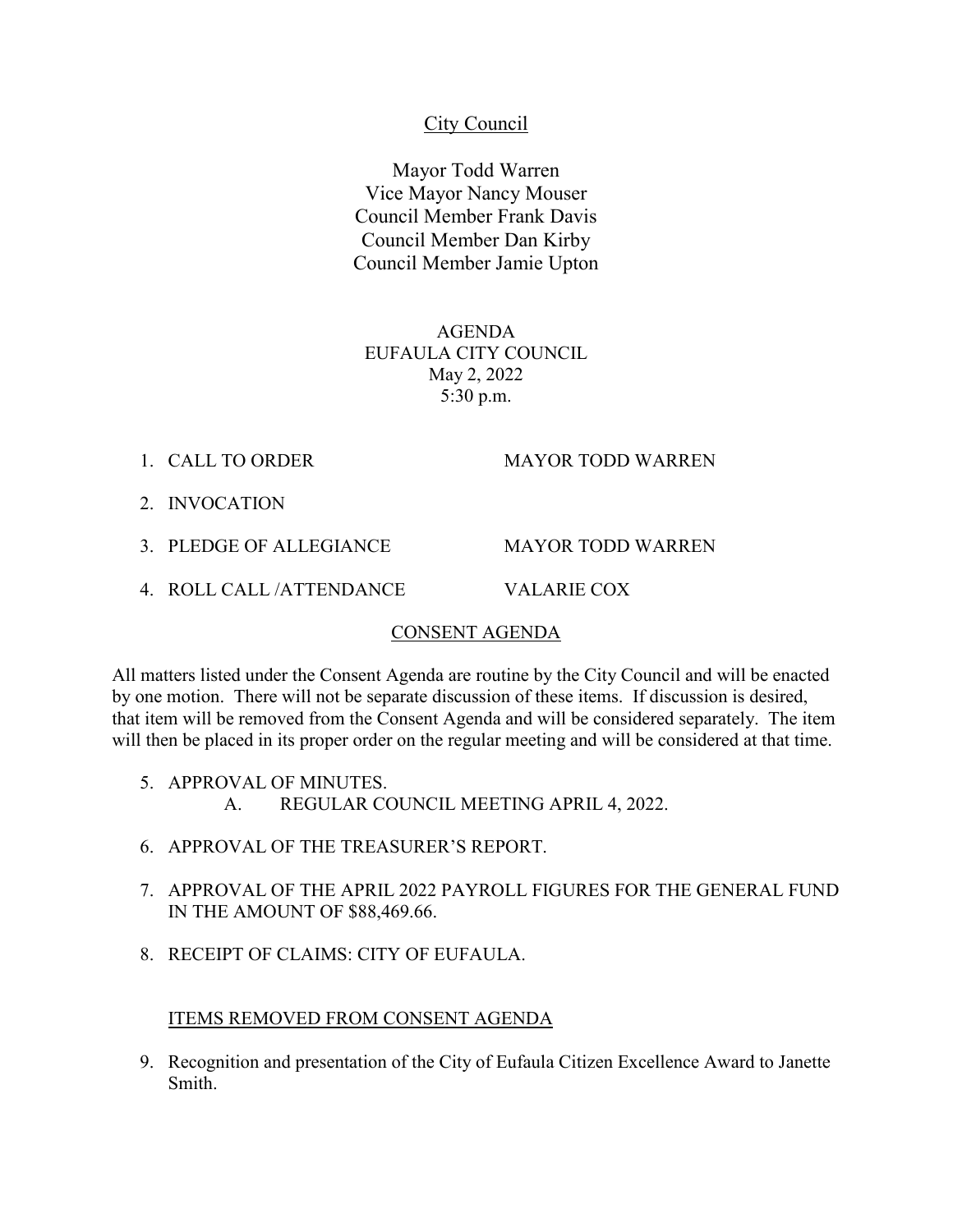- 10. Consideration of Acceptance, Approval, Adoption, Rejection, Amendment, and/or Postponement to approve using an exterior wall of the Community Center for the painting of a mural during the Vision Eufaula Mural Festival.
- 11. Consideration of Acceptance, Approval, Adoption, Rejection, Amendment, and/or Postponement to authorize the Mayor's signature and take action on a Oklahoma Department of Commerce Capital Improvement Plan grant application.
- 12. Consideration of Acceptance, Approval, Adoption, Rejection, Amendment, and/or Postponement to authorize the Mayor's signature and take action on a Oklahoma Department of Commerce Capital Improvement Plan resolution.
- 13. Consideration of Acceptance, Approval, Adoption, Rejection, Amendment, and/or Postponement to authorize the Mayor's signature and take action on a Anti Displacement Plan.
- 14. Consideration of Acceptance, Approval, Adoption, Rejection, Amendment, and/or Postponement to authorize the Mayor's signature and take action on a Fair Housing Resolution.
- 15. Consideration of Acceptance, Approval, Adoption, Rejection, Amendment, and/or Postponement to authorize the Mayor's signature and take action on Citizen Participation Plan.
- 16. Consideration of Acceptance, Approval, Adoption, Rejection, Amendment, and/or Postponement to authorize the Mayor's signature and take action on a Local Planning Activities Committee.
- 17. Consideration of Acceptance, Approval, Adoption, Rejection, Amendment, and/or Postponement to Consideration of Acceptance, Approval, Adoption, Rejection, Amendment, and/or Postponement of an application for a Zoning Change from R1- Residnetial to CG -Commercial General at the following location: The West Ninety (90) feet of Lot Four (4) in Block Fifty (50) of the City of Eufaula. Commonly known as the corner lot of "F" Street and Lincoln Ave.
- 18. Consideration of Acceptance, Approval, Adoption, Rejection, Amendment, and/or Postponement of an application for a Zoning Change from R1-Residnetial to CG - Commercial General at the following location: The East Fifty (50) feet of Lot Four (4) in Block Fifty (50) of the City of Eufaula. Commonly known as 307 E. Lincoln Ave.
- 19. Presentation of FY23 Budget.
- 20. Consideration of Acceptance, Approval, Adoption, Rejection, Amendment, and/or Postponement to move into OMAG Council Training presented by David Weatherford.
- 21. REMARKS AND INQUIRIES BY CITY COUNCIL.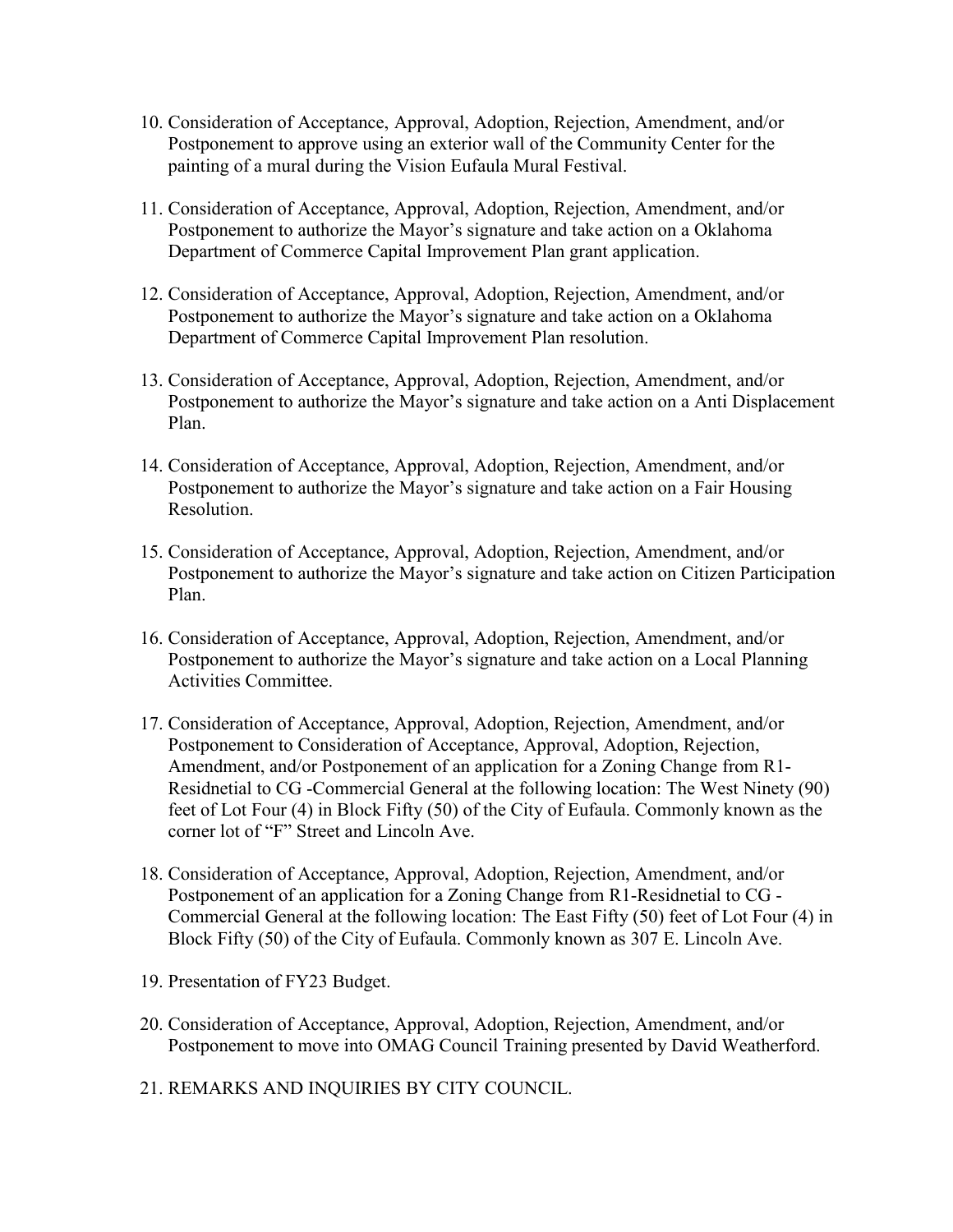## 22. ANNOUNCEMENTS.

# 23. ADJOURNMENT.